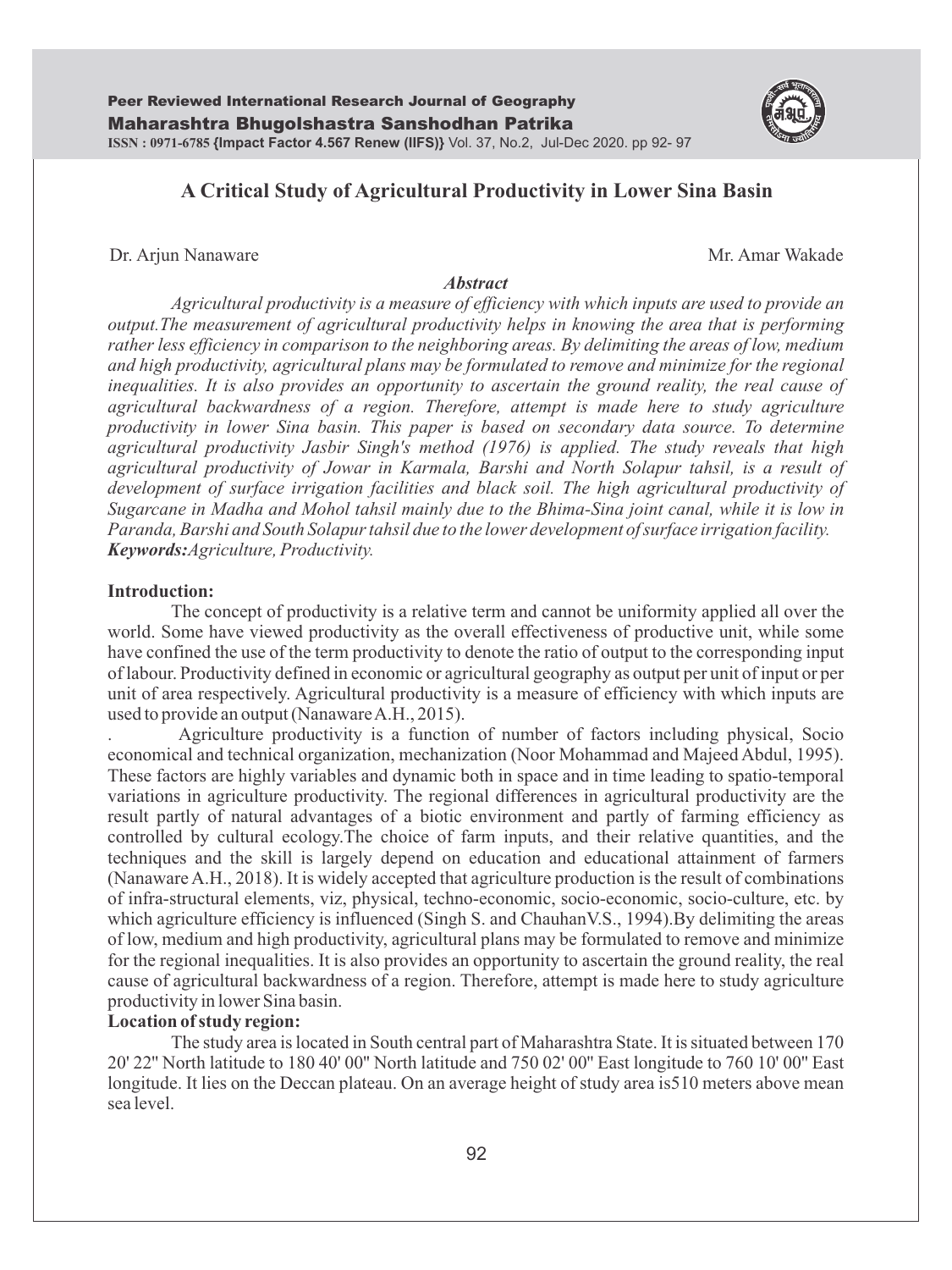

The study region is bounded to the North by upper Sina basin, to the East by Manjra sub basin No 4 to the West by upper Bhima basin No 17and 18 to the South side is bounded by Karnataka State. Its shape is roughly rectangular, its East side covered by large area of the Balaghat ranges and uneven with patches of low level plain.

The total geographical area of Sina basin is 12742 square kilometers and total length of river is 300kilometers out of them length of lower Sinais 180 kilometers and total geographical area of lower Sina basin is 6683.3 square kilometers. Lower Sina drainstotal seventahsil of Maharashtra State, out of them sixtahsil are Solapur district i.e. Karmala, Barshi, Madha, Mohol, North Solapur and South Solapur, onetahsil are Osmanabad district i.e. Parandatahsil.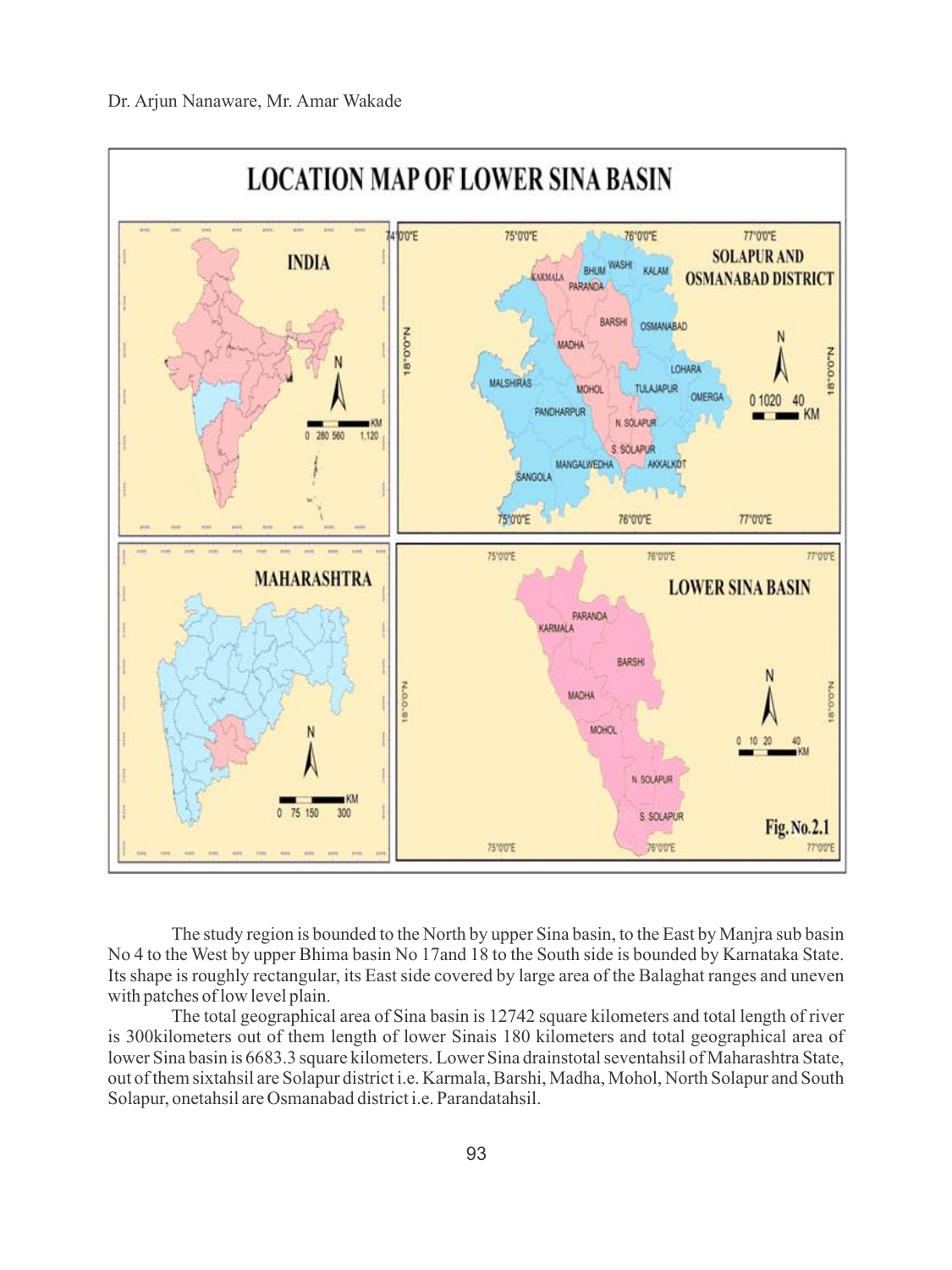### **Objectives:**

The main objective of the present study is to anlyse agriculture productivity in lower Sina basin.

# **Data Collection and Methodology:**

The present study is based on secondary data source. To fulfill the objective data regarding per hectare yield and production is collected from Socio Economic review and District Statistical Abstract of Solapur and Osmanabad districts. Agricultural epitomes published by state Government for the period of 1991-95 and 2011 to 2015.

After data collection, the data is processed. To avoid fluctuation and to get reliable result the five years average is taken into consideration. Tahsil is taken as the basic unit of investigation. To determine agricultural productivity, the technique introduced by Jasbir Singh (1976) is applied. The procedure explained as follows.

Where,

$$
Yi = \frac{Yae}{Yar} X 100
$$

 $Y_i$  = is the crop yield index.

Yae = is the average yield per hectare of crop 'a' in the component enumeration unit.

Yar = is the average yield of the crop 'a' in the entire region.  $Ci = \frac{Pae}{Par} X 100$ 

### Where,

 $Ci = is$  the crop concentration index.

Pae = is the percentage strength of crop 'a' in the total copped area in the

Component enumeration unit.

Par = is the percentage strength of crop 'a' in the total cropped area in the entire region.

The derived crop yields and concentration indices for crops are ranked separately, yield and concentration ranks for individual crops are added and there after divided by two thus giving the crop yield and concentration indices ranking coefficient.

The equation is as follows.

| Crop Yield and               |     | Crop Yield Index     | Crop Concentration    |
|------------------------------|-----|----------------------|-----------------------|
| <b>Concentration Indices</b> |     | Ranking Crop' $A'$ + | Index Ranking Crop'A' |
| Ranking Coefficient          | $=$ |                      |                       |
| For Crop-A                   |     |                      |                       |

This will give an idea of the level of agricultural productivity. The lower the ranking coefficient, the higher the level of agricultural productivity and vice versa. This technique helps to identify the crop of good level of productivity in the region. The ranking coefficients for individual crops thus derived are arranged in order and coefficients are grouped in to three efficiency grade viz. high grade, moderate grade and low grade for discussing the spatial variations in the region. In similar way, adding the value of all the crops selected for each tahsil and divided by 'n' has divided overall ranking coefficient. Where 'n' refers to selected crops having percentage strength above 5. On the basic of Jasbir Singh's technique the result and conclusion are drawn.

### **Result and Discussion**

#### **Agricultural Productivity in Selected Crops: Jowar:**

The table 1 showsthat the high productivity of Jowar was observed in North Solapur and Mohol tahsilduring 1991-95. The moderate productivity is recorded in Karmala, Barshi, Madha and South Solapur tahsil. It is low only in Paranda tahsil due to low rainfall.

The table1 shows that the high productivity of Jowar was observed in Karmala, Barshi and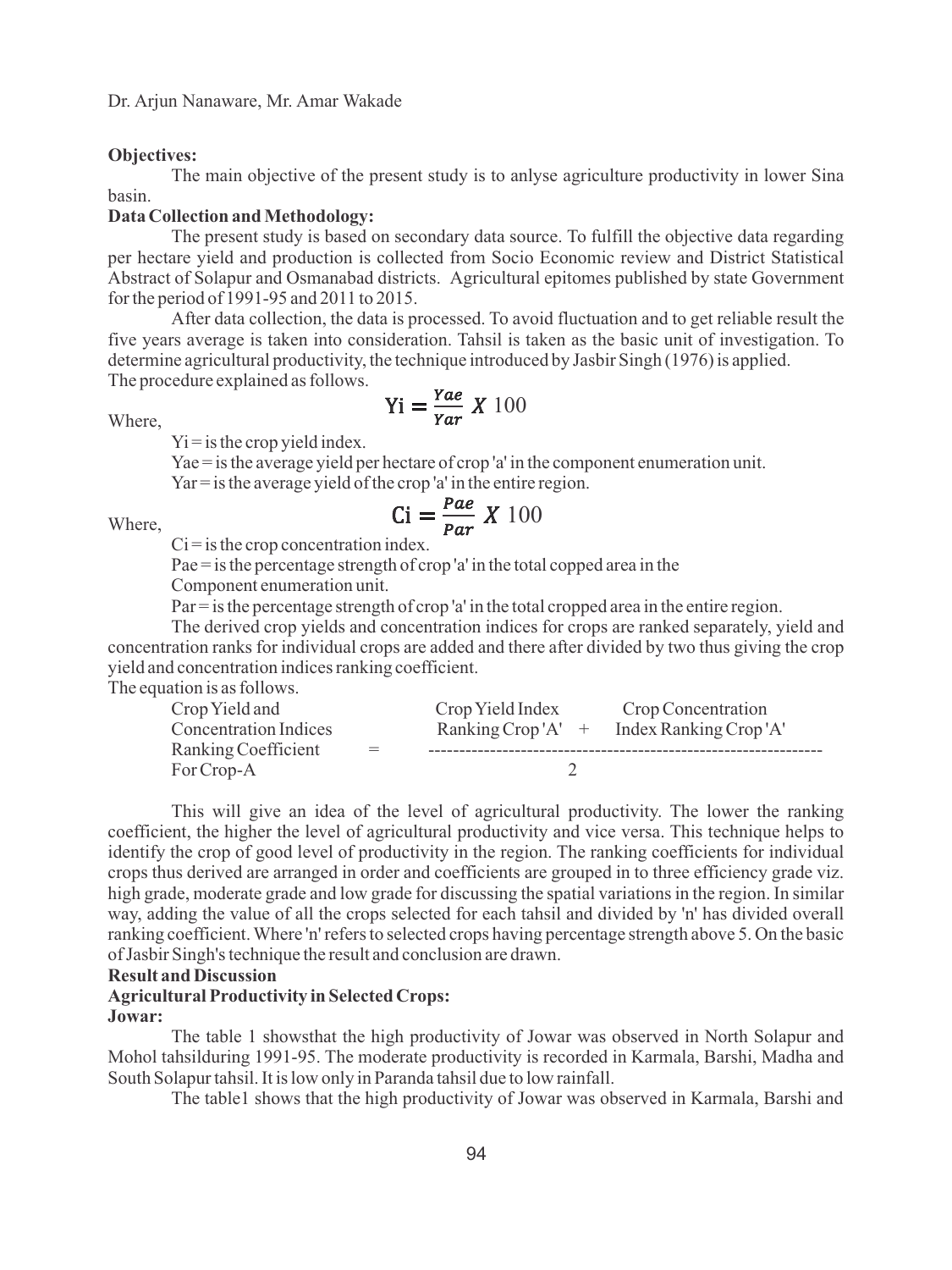## Dr. Arjun Nanaware, Mr. Amar Wakade

North Solapur tahsilduring 2011-15. Themoderateproductivity of Jowar is found in Madha and Mohol tahsil, while it is low in South Solapur and Paranda tahsil due to lower development of irrigation facilities.

During the period investigation Jowar productivity decreased as per gradation high to moderate change from Mohol tahsil and moderate to low South Solapur tahsil because with the increase of irrigated area under Jowar is devoted to cash crops i.e. Sugarcane respectively.

| 1991-92 to 1995-96 |                |                |                |                |                |                |                  |  |  |
|--------------------|----------------|----------------|----------------|----------------|----------------|----------------|------------------|--|--|
| Tahsil             | Jowar          | Wheat          | Maize          | Tur            | Gram           | Groundnut      | Sugarcane        |  |  |
| Karmala            | 4.5            | $\overline{4}$ | 3.5            | 5.5            | 2.5            | $\overline{2}$ | 4.5              |  |  |
| Barshi             | 4.5            | 2.5            | $\overline{3}$ | 1.5            | $\mathbf{1}$   | $\overline{2}$ | 5.5              |  |  |
| Madha              | 4.5            | 5              | $\overline{5}$ | $\overline{4}$ | 5.5            | 4.5            | $\overline{2}$   |  |  |
| Mohol              | $\overline{2}$ | $\mathbf{1}$   | 2.5            | 4.5            | 5              | 5              | $\overline{3}$   |  |  |
| N. Solapur         | $\mathbf{1}$   | $\overline{4}$ | 3.5            | 5.5            | $\overline{5}$ | $\overline{5}$ | 3.5              |  |  |
| S. Solapur         | 4.5            | 4.5            | $\overline{4}$ | $\overline{4}$ | 5.5            | 5              | 2.5              |  |  |
| Paranda            | 7              | $\overline{7}$ | 6.5            | $\overline{3}$ | 3.5            | 4.5            | $\overline{7}$   |  |  |
| 2011-12 to 2015-16 |                |                |                |                |                |                |                  |  |  |
| Tahsil             | Jowar          | Wheat          | Maize          | Tur            | Gram           | Groundnut      | Sugarcane        |  |  |
| Karmala            | $\overline{2}$ | 5.5            | $\mathbf{1}$   | 4.5            | 6              | 3              | $\overline{4}$   |  |  |
| <b>Barshi</b>      | $\overline{2}$ | 5.5            | 4.5            | 1.5            | $\overline{2}$ | 2.5            | $\overline{5.5}$ |  |  |
| Madha              | 4.5            | $\overline{3}$ | $\overline{3}$ | $\overline{4}$ | 5              | 6              | $\overline{2}$   |  |  |
| Mohol              | 4.5            | $\mathbf{1}$   | 2.5            | 4.5            | 3.5            | $\overline{4}$ | 1.5              |  |  |
| N. Solapur         | 2.5            | $\overline{3}$ | 4.5            | 5              | $\tau$         | $\overline{5}$ | $\overline{3}$   |  |  |
| S. Solapur         | 5.5            | 3.5            | 5.5            | 5              | 2.5            | 3.5            | 5                |  |  |
| Paranda            | 7              | 6.5            | 7              | 3.5            | $\overline{2}$ | $\overline{2}$ | $\overline{7}$   |  |  |

**Table 1: Crop Yield & Concentration Indices Ranking Coefficient of Selected Crops (1991-92 to 1995-96 and 2011-12 to 2015-16)**

Source: Compiled by researcher, on the basis of Socio economic Review and district Statistical Abstract of Solapur and Osmanabad District 1991-92 to 2015-16, Chief Statistical office of Agriculture Maharashtra State, Pune.

#### **Wheat:**

The table 1indicates that the high productivity of Wheatis observed in Barshi and Mohol tahsilduring 1991-95.The moderate productivity is recorded in Karmala, Madha, North Solapur and South Solapur tahsil. It is low only in Paranda tahsil due to low rainfall.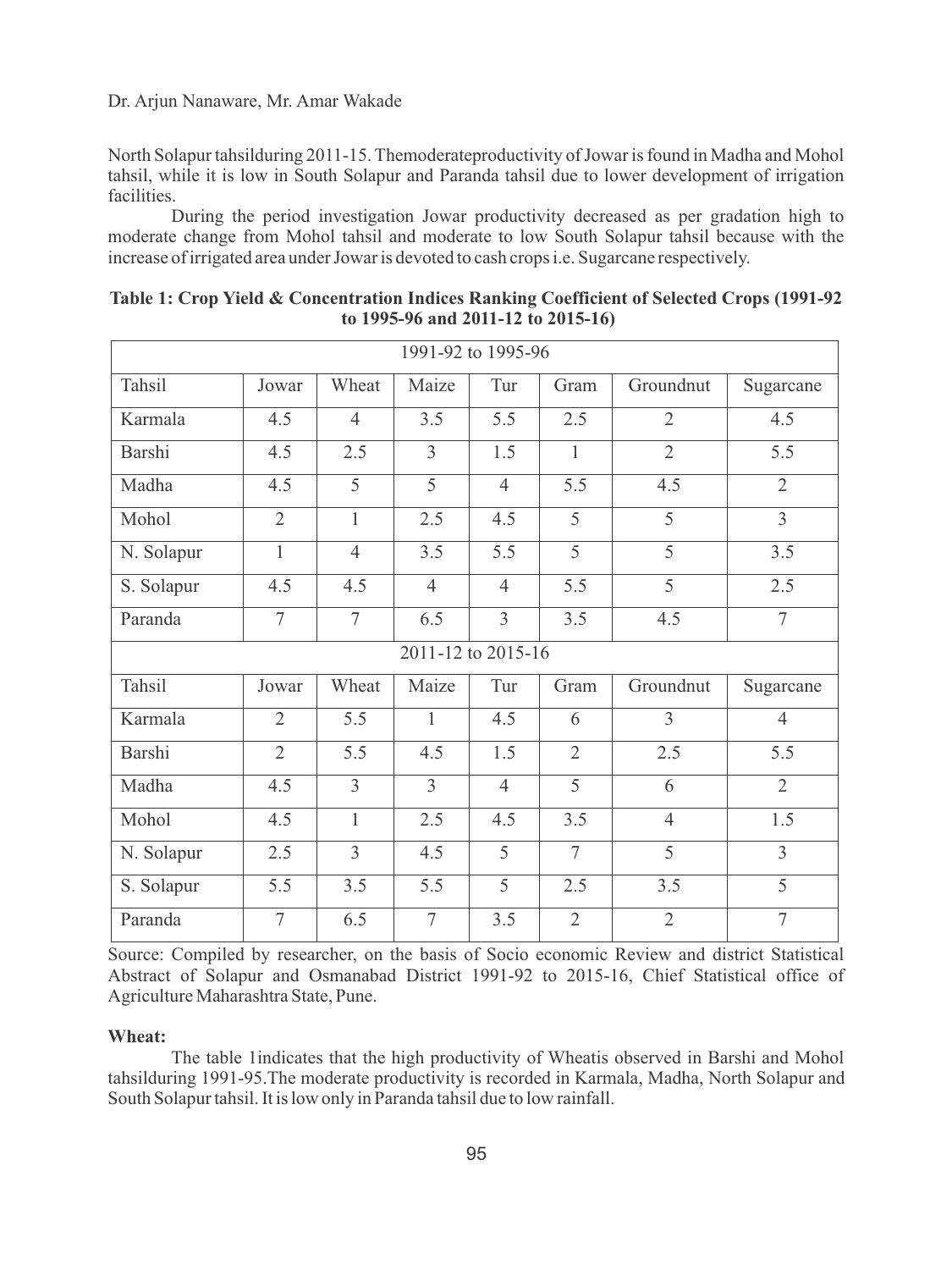The table 1 shows that during 2011-15, high productivity of Wheat was observed only in Mohol tahsil due to use of high yielding varieties and availability of water for irrigation. The moderate productivity of Wheat is recorded in Madha, North Solapur and South Solapur tahsil. It is low in Karmala, Barshi and Paranda tahsil.

During the period of investigation the productivity of Wheat is increased in Madha and Mohol tahsil because with the increase of irrigated area under Wheatcrops respectively.

#### **Maize:**

The table 1 showsthat during 1991-95, the high productivity of Maize was recordedin Karmala, Barshi, Mohol and North Solapur tahsil. The moderate productivity is recorded in Madha and South Solapur tahsil. It is low only in Paranda tahsil due to low rainfall.

During 2011-15, the high productivity of Maize was observed in Karmala and Mohol tahsil due to increase in irrigated area. The moderate productivity of Maize is recorded in Barshi, Madha and North Solapur tahsil, while it is low in Paranda and South Solapur tahsil.

During the period of investigation the productivity of Maize increased in Madha and Karmala tahsil, due to high yield varieties and increased in irrigated area.

#### **Tur:**

The table 1indicates that the high productivity of Tur was recordedonly in Barshi tahsil in 1991-95. The moderate productivity of Tur recorded in Paranda, Madha and South Solapur tahsil. It is low Karmala, Mohol and North Solapur tahsil.

During 2011-15, the high productivity of Tur is observed only in Barshi tahsil due to favorable soil and climate. The moderate productivity of Tur is recorded in Madha and Paranda tahsil, while it is low in Karmala, Mohol, North Solapur and South Solapur tahsil.

During the period of investigation the productivity of Tur increased in Paranda and Barshi tahsil due to high yield varieties.

#### **Gram:**

The table 1 exhibits that the high productivity of Gram was recorded in Karmala and Barshi tahsil during 1991-95. The moderate productivity of Gram is recorded only in Paranda tahsil, whereas it is low in Madha, Mohol, North Solapur and South Solapur tahsil.

During 2011-15, the high productivity of Gram is recorded in Barshi, Paranda and South Solapur tahsil. The moderate productivity of Gram is recorded in Madha and Mohol tahsil, while it is low in Karmala and North Solapur tahsil.

During the period of investigation the productivity of Gram was increased in Barshi and Paranda tahsil due to high yield varieties.

#### **Groundnut:**

The table shows that during 1991-95, the high productivity of Groundnut was recorded in Barshi and Karmala tahsil, whereas the low productivity of Groundnut was recorded in Madha, Mohol, North Solapur, South Solapur and Paranda tahsil.

The table shows during 2011-15, the high productivity of Groundnut is recorded in Barshi and Paranda tahsil due to development of surface irrigation facilities. The moderate productivity of Groundnut is recorded in Karmala, Mohol and South Solapur tahsil, while it is low in Madha and North Solapur tahsil.

During the period of investigation the productivity of Groundnut was increased in Karmala and Paranda tahsil due to development of irrigation facilities.